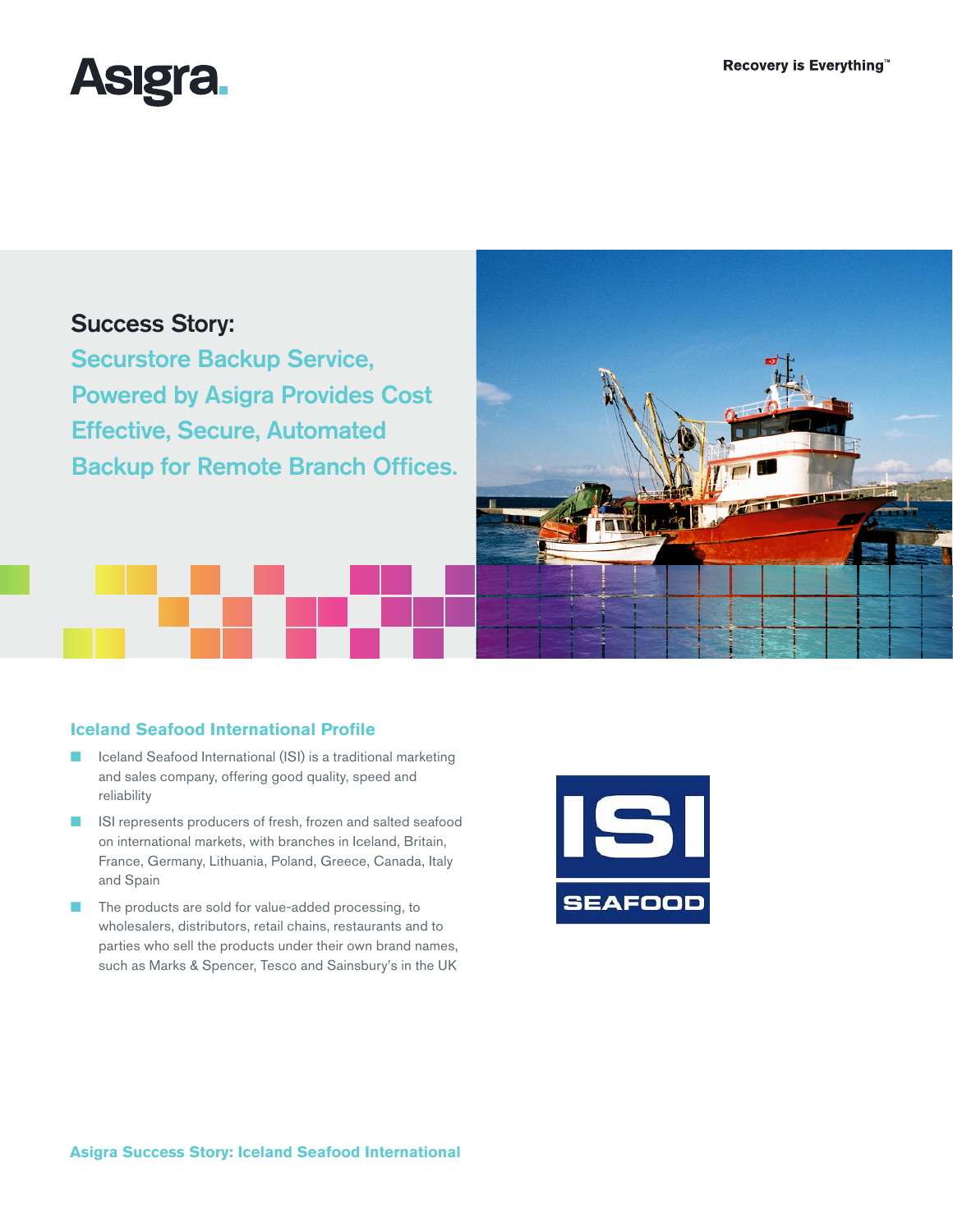# **Asigra**

## **Overview**

Iceland Seafood International (ISI), one of the largest food export and marketing organisations in a country that is one of the world's largest fish exporters, has teamed with Securstore, the Icelandic storage services provider, for managed backup and recovery services, which deploys Asigra's Cloud Backup™ and Recovery software.



## **Multiple Geographic Locations Required A Modern Backup Solution**

ISI has numerous offices located in ten countries and sells seafood products to UK retailers such as Marks & Spencer, Tesco and Sainsbury's. In order for the headquarters in Iceland to manage the business on a global scale, it is important that data generated in all of its satellite offices is protected.

ISI was previously using a tape-based backup service, which was not efficient or effective in its subsidiary office locations in the UK (Iceland Seafood UK) and Germany (Iceland Seafood Germany). The tape-based backup was "just about" manageable in the Iceland offices, but it was proving difficult to manage the tape backups on an international scale: tapes weren't being changed at the stipulated times; it was difficult to recover data from tapes located all over the world; and there was the additional concern of tapes potentially going missing.

## **Securstore Managed Backup/ Recovery Services powered by Asigra Provides Cost Effective Backup Solution**

ISI's multi-office corporate structure demanded a backup and restore service that respected remote data and ensured that it is protected to the same level as corporate data. ISI turned to Securstore to eliminate these problems with their Asigra agentless distributed backup software service, which does

not require tapes and allows a company with geographically dispersed offices to backup and recover data from a single location. Data protection is assured as encrypted data is backed up via disk over the WAN and stored offsite. Securstore's high-calibre services and Asigra Cloud Backup™ and Recovery software, guaranteed ISI successful and fast retrieval of any data they require from any office location around the globe. "Within minutes of starting the test phase of the Securstore service we realised the benefits distributed backup and recovery would provide us with, not just from a cost perspective, but also from a global business continuity perspective," said Runar Bjarnthorsson, IT Manager of Iceland Seafood International.

"We chose Securstore because their service eliminates the possibility of human error and allows us to protect our entire company's data from every global office location, which can all be managed from our headquarters in Iceland," continued Bjarnthorsson. "We saw very quickly from initial tests how much cost we could save with agentless software by paying for the amount of data stored and not for each machine that is backed up."

"Within minutes of starting the test phase of the Securstore service we realised the benefits distributed backup and recovery would provide us with, not just from a cost perspective, but also from a global business continuity perspective"

## **Runar Bjarnthorssons, IT Manager, Icelandic Seafood International**

Through Securstore's IP Backup service, Asigra Cloud Backup and Recovery software provides ISI with an agentless backup/ recovery environment for the entire organisation, including information residing on desktops, laptops and servers. This allows ISI to protect every system on the network without the hassle of agent-based license fees, agent installation, agent-induced performance loss and annual agent upgrades. Whenever a new PC is added to the ISI network, there is no need for a backup agent to be installed, which is a complex and costly burden. ISI only pays for the total amount of compressed data stored.

Bjarnthorsson comments, "If we want to check that data was safely backed up on a certain date three months ago in the UK office, we can do this in a matter of minutes from our